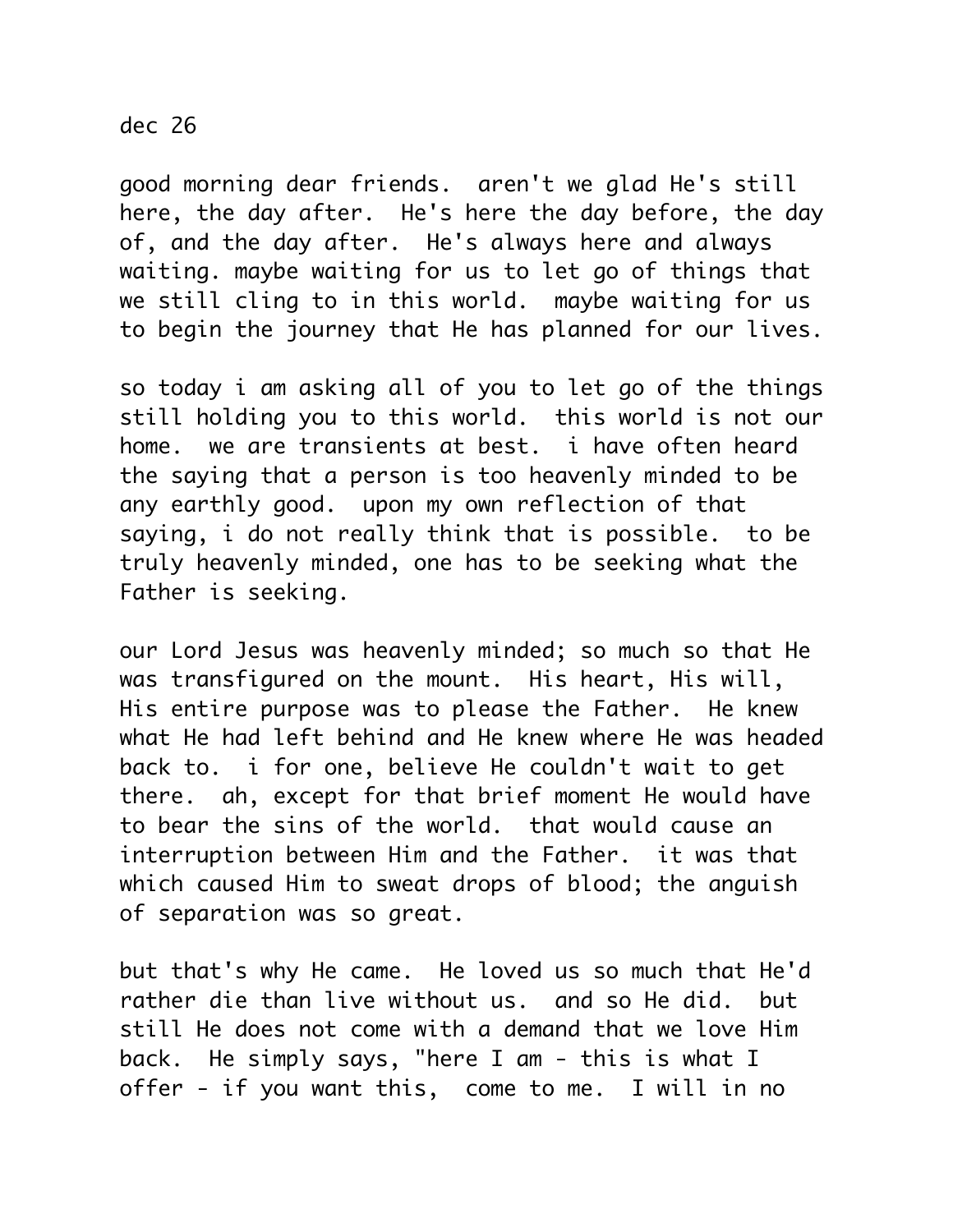way cast you out".

i love to be around people that know Him better than i do and listen to them. Paula Rayburn, who started this ministry was one of those. she just carried the presence of Jesus with her. she was my friend. my good friend. i often remember back on many things when she was alive. there's so much that i wished i had asked her while she was here. the thing is, would she have even had the answers. would her answer to my questions have simply been, "it's all Jesus".

when she was on her deathbed, and still conscience, i visited her in the hospital and administered communion to her. it was, i suppose, the last time. on subsequent visits, she remain unconscience. all i could do was hold her hand and place my phone to her ear playing words of the glory she was headed to. the part we were viewing could not respond, but the spirit which kept her here certainly could.

i remember one time, many years previous, when she was going through a trial. she came over and we fellowshipped. after a while, i was prompted to get a pan of water and wash her feet. her feet were not dirty. she did need to know that her Lord was with her even then; was there through it all and would keep her through it all. she had never doubted that, but there are times when we need another to help us carry our cross. none of it was my doing. it was the Lord guiding it all and it was one of the most spiritual moments of my life. she was blessed and refreshed, but no more than i.